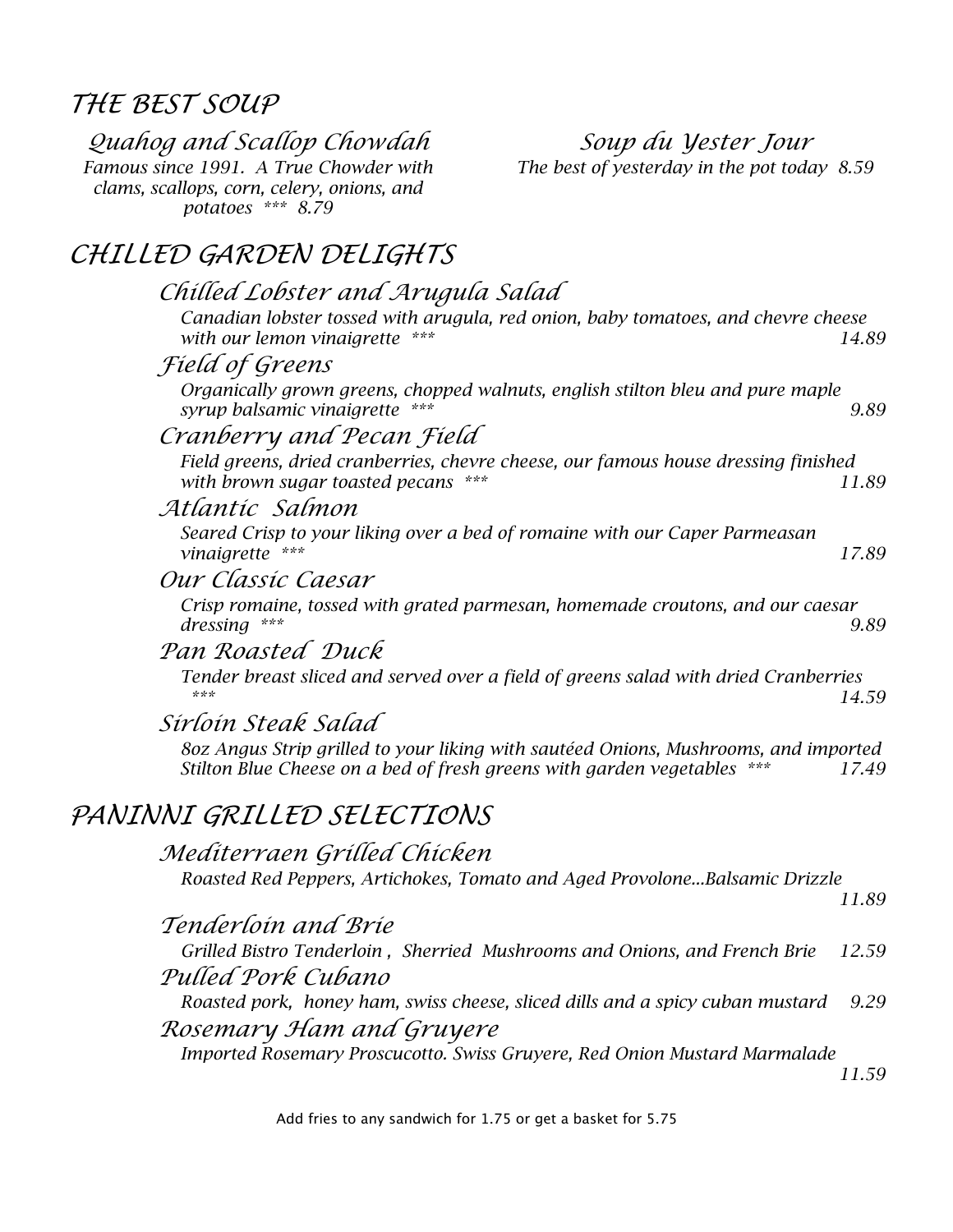# FROM ICEY NORTHERN WATERS

Scallops Americaine *Jumbo Day Boat Scallops Pan Seared....Chefs surprise ask your server \*\*\* 16.89* Oysters On the Half Shell *The best that the Eastern Shore of Virginia has to offer. By the 1/2 dozen or the full dozen \*\*\* Market Price* Prussian Oysters (6) *Plump oysters on the half shell with chopped red onion, lumpfish caviar, and vodka sour cream. \*\*\* 14.89*

Steamed Clams *1 dozen clams Steamed served with Drawn Butter \*\*\* 11.69*

# SCHMOOZIN

#### Nanny's Crab Cake Sandwich

*The finest lump of crab with our secret blend of herbs and spices broiled golden...With Garlic Aioli 13.89*

Party Wings *1 lb The biggest wings at the the beach, Chipotle Buffalo Sauce and they have a party with your buds. Extra heat by choice! \*\*\* 9.59*

Sirloin Angus Burger *Homemade Patties with fresh lettuce, tomato, dill pickle and chips. Cheese, onion, bacon, mushrooms are also avaiable for your custom burger \*\*\* 11.59*

Crab and Artichoke Bubbly

#### Bake

*The Best Crab Dip on the Beach served with Ciabatta toast \*\*\* 9.89*

#### Sesame Seared Ahi Tuna

*Sliced and Drizzled with sesame sweet soy, fresh pico de gallo, and wasabi cream \*\*\** 

# *13.89*

# Baked Brie Alla

*Dressed with baby grape tomatoes and fresh basil pesto \*\*\* 8.89*

Seafood Tower for Two *5 oz Canadian lobster tail, 6 oz Alaskan king crab, 4 jumbo shrimp, 4 oysters, 4 clams, chilled and iced for your enjoyment \*\*\* 36.89*

Oysters Rockefeller (6) *Baked with a lightly creamed spinach, applewood bacon with a hint of Pernod and a dusting of fresh parmesan 13.79* Pound of PEI Mussels *Steamed with fresh fennel, tomatoes, basil, garlic, and chardonnay \*\*\* 11.59* Dozen Middleneck Clams *Simmered in a tomato saffron broth, with andouille sausage and fresh garlic \*\*\* 13.89*

Nawlins Shrimp and Sausage

*Jumbo beauties sautéed with andouille in sweet butter, our New Orleans spices, beer, and garlic. \*\*\* 12.79*

## Shrimp and Grits

*Pan roasted jumbos with fresh tomatoes, green onions, and andouille sausage over cheddar grit cake and a cajun cream sauce \*\*\* 15.89*

Lobster Macaroni and Cheese *Baked golden with gruyere, cheddar,*

*parmesan, wild mushrooms, Vidalia Onions, Topped with crushed Ritz Crackers 14.89* Grilled Kabobs......Jumbo Shrimp

## or Tenderloin

*Slow Roasted with Onions, Red pepper, and Grape Tomatoes brushed with a Maple and Soy glaze over rice \*\*\* 16.89*

## Spicy Chicken BLT

*8oz Breast tossed in our Buffalo BBQ with Smoked applewood Bacon, Sharp Provolone, Tomatoes and Romaine \*\*\* 10.89*

\*\*\* = This Item is Gluten Free or there is a Gluten Free Option Available

Vegitarian options are also available, just ask your server.